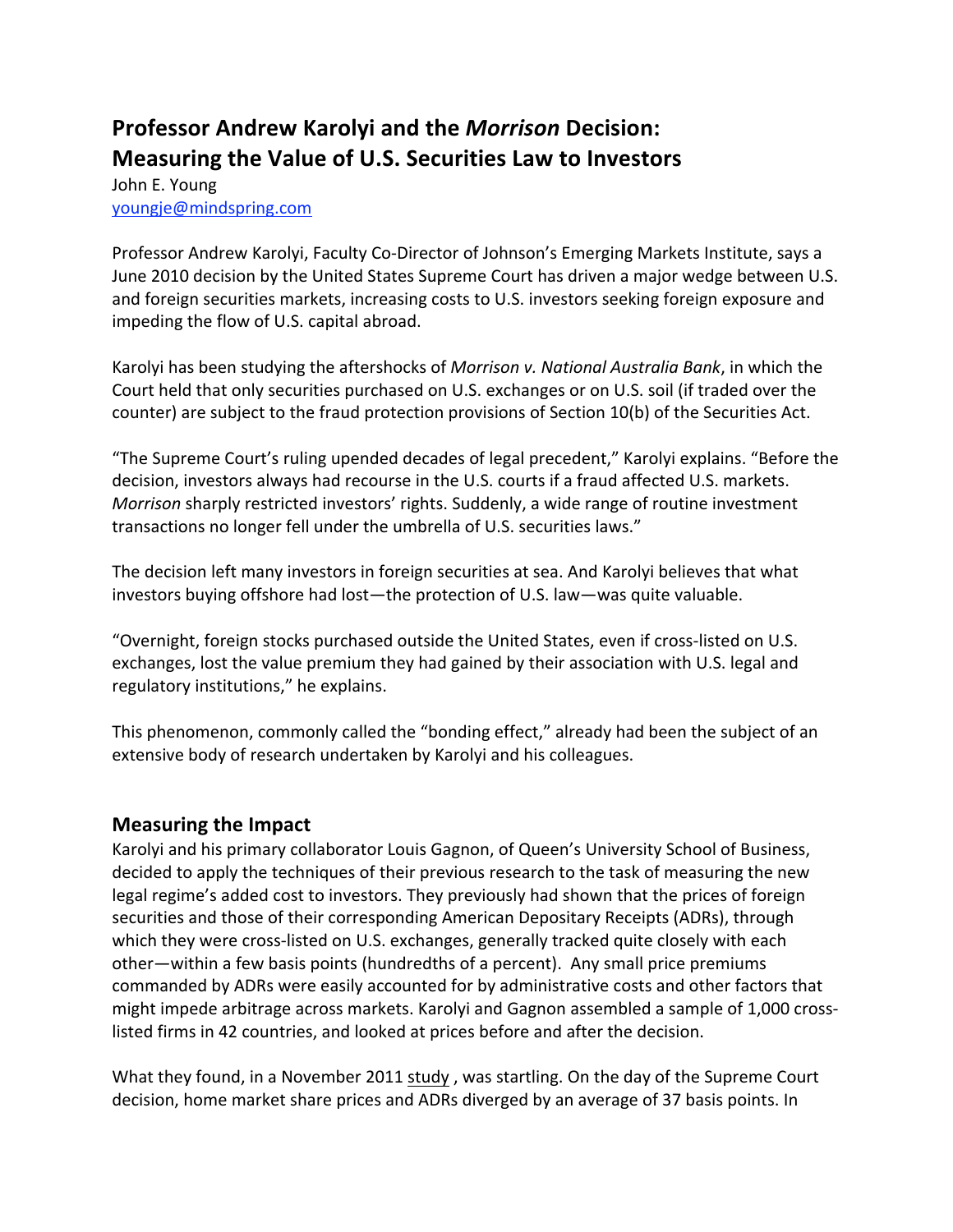other words, ADRs for foreign shares suddenly became about one‐third of a percentage point more valuable than the underlying foreign shares. They judged that the economic consequences of this divergence across all affected securities exceeded billions of dollars. Karolyi and Gagnon believe that the higher valuation of ADRs reflects many investors' willingness to pay more to retain U.S. fraud coverage for foreign investments.

"This new additional cost to investors of American legal coverage is quite significant," Karolyi points out. "It is a substantial disincentive to foreign investment."

## **Who Bears the Cost…and How**

Karolyi believes that the sectors most affected by the new cost and extra burdens of crossborder investment are U.S. institutional investors and small‐to‐medium‐sized firms in emerging markets. Institutional investors, facing higher costs or additional constraints, may reduce their international diversification, and emerging‐market companies that already find cross‐listing on U.S. exchanges prohibitively expensive will have an even harder time attracting capital from the United States.

"U.S. investors seeking shares in companies that are lightly traded in American markets may well be dissuaded from doing what has been normal course of business until now: seeking out the shares where they are available in quantity, which is typically in their home markets," he says.

The authors found that the *Morrison* decision has also substantially disrupted existing investment practices, and created many areas of legal uncertainty. A natural consequence of the previous functional equivalence of ADRs and foreign shares is that the actual market on which shares were acquired was never viewed as significant. Indeed, investors who place an order for a foreign security usually do not know where it will be purchased, nor do they typically have control over where the transaction occurs. Brokers generally execute orders in whatever market is the most convenient and liquid, with liquidity being particularly important for large share transactions.

"One particularly thorny problem created by *Morrison* is that there are no systems or regulations in place to ensure that securities transactions happen only in markets specified by investors," Karolyi explains. "Investors have no easy way of ensuring that they will be covered by U.S. law when they purchase foreign securities. That's a major problem."

The ruling also created very significant issues with regard to derivative investments. Domestically‐traded derivatives based on foreign securities might well be covered by the new legal regime, whereas foreign-traded derivatives based on domestic securities might not be. The confusion is likely to persist until additional litigation clarifies the consequences of the 2010 decision—or until Congress acts.